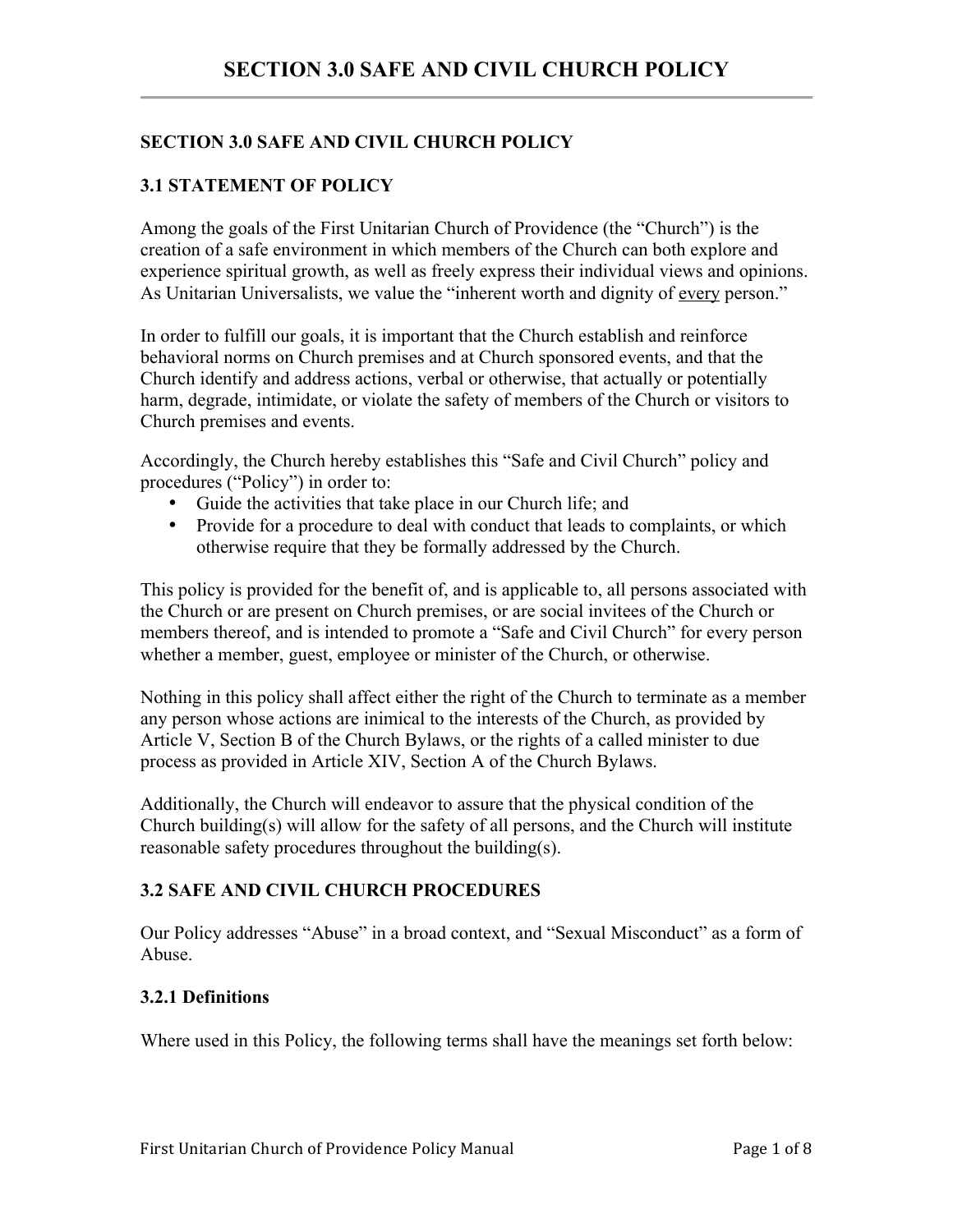- 1. "Abuse" means:
	- a. Any intentional or reckless act which causes, or creates a substantial risk of serious physical or emotional injury, or that constitutes a criminal offense under the laws of the State of Rhode Island, or any intentional or reckless act which inappropriately or unfairly takes advantage of a person under the age of eighteen.
- 2. "Sexual Misconduct" means any:
	- a. Abuse which is sexual in nature, including but not limited to any sexual involvement or sexual contact by any adult with a person who is under the age of eighteen or who is legally incompetent;
	- b. Harassment, intimidation, or other inappropriate behavior of a sexual or prurient nature that takes place in an employment, mentor, counselor, teacher or similar relationship; harassment, intimidation, or other inappropriate behavior includes but is not limited to, undesired or inappropriate sexually oriented humor or language; unsolicited questions or comments about sexual behavior or preference; unsolicited or unwelcome physical contact or advances; undesired or inappropriate comments about clothing or physical appearance; and/or any communication which has the purpose or effect of creating an intimidating, hostile, or offensive environment; or
	- c. Sexual exploitation, including but not limited to, the development of or the attempt to develop a sexual relationship between ministers, counselors, youth leaders, Church religious education leaders, etc., with a person with whom they have a caretaking or confidential role, whether or not there is apparent consent.
- 3. "Disruptive Behavior" means any:
	- a. Disruptive behaviors are words or actions that impact the emotional or physical safety of any child, youth or adult or interfere with Church programs, business or activities. These words or behaviors may be offensive and possibly drive existing members and visitors away; or disruptive, interfering with Church activities; or dangerous or threatening to persons or property.

# **3.2.1 Creation of the "Right Relations Advisory Committee"**

The "Right Relations Advisory Committee" ("RRAC") is hereby created. The RRAC shall consist of the called Minister of the Church and the Church President, and another member of the Church. This third person should where possible be a former officer of the church, and will normally serve a three-year term: the position will be filled in the same manner as other elected positions in the church, through vote of the church body. This third member shall be the Chair of the Committee. The identities of the members of the RRAC shall be made public to the members of the Church by all communications channels, including in the Church's website. The RRAC shall respond to allegations of Abuse and Sexual Misconduct in accordance with this Policy.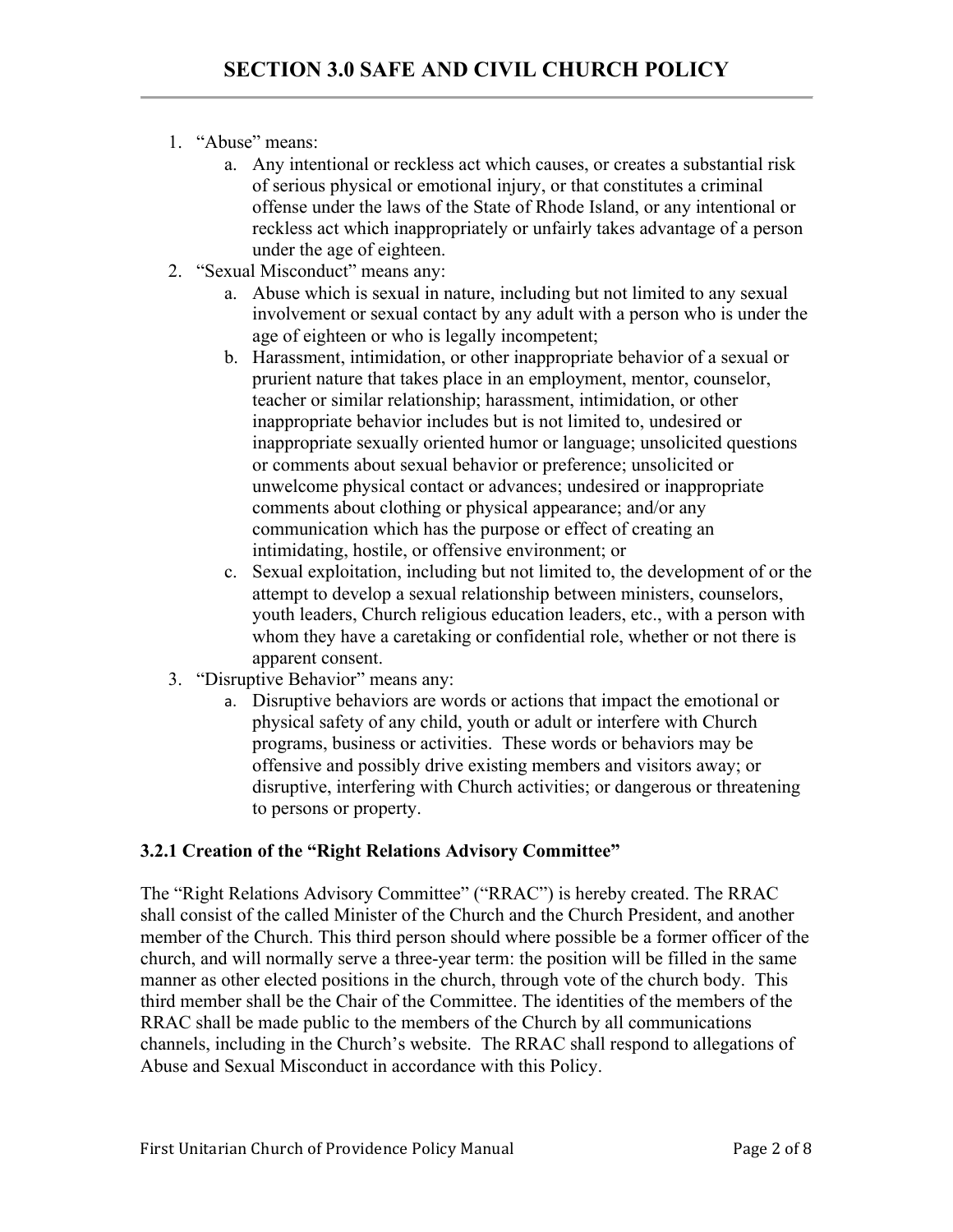### **3.2.2 Religious Education Program (Spiritual Pathways) Policies and Procedures**

Safety is the top priority in our community of children, youth, and adults. The Director of Religious Education ("DRE") and the Religious Education Committee are committed to establishing Church best practices: they conduct annual evacuation drills with volunteer teachers, have instituted a code of ethics, background checks, and safety education for volunteer teachers and staff. UUA-identified safe-congregation and right-relations issues are a focus of concern for the DRE.

Arrival and Departure: It is required that parents remain on church property at all times when their children or youth participate in any church programs. Otherwise, special arrangements must be made ahead of time with the Director of Religious Education. Guidelines for each age group for drop off and pick-up on Sunday mornings are communicated with parents at registration and posted in all classrooms.

Guests: Guests of registered students are welcome, but must submit a guest slip to teachers before visiting.

Health Issues: In order to promote and maintain a healthy environment for our multigenerational community, people with a fever, active cough/cold symptoms, or any sign of infectious disease should remain at home. Basic first aid is provided for accidents. Parents are informed of any injury or illness. *There is a NO NUTS policy in all classrooms.* A Bathroom Policy for Assisting Young Children is posted in ageappropriate rooms.

Special Needs: The Church welcomes all children and youth, including those with special needs. The R.E. program makes every effort to accommodate people with special needs in our classes. It is important for all parents to share the strengths and weaknesses of their children with our volunteer teachers so that various learning styles can be honored. Parents of children with special needs should discuss arrangements for accommodations with the DRE. Please contact the DRE with your ideas about better serving the needs of the Church.

Childcare for Church Events: A goal is to have childcare available for most adult events. Information for the sponsoring committee, staff or Church leader regarding safety issues of sign-in, space, caregiver expectations, compensation and procedural support is presented to all those requesting childcare and is available in the church office, along with a list of caregivers.

Conduct: We recognize that people come to the Church with a variety of emotional, cognitive, medical, and social issues impacting their lives and involvement in our community. In this spirit, we recognize that people of all ages may present challenging behavior that could be disruptive to the community or pose a risk to the safety and security of themselves or others. We promote respectful and civil behavior among all participants in our programs. People of all ages are expected to behave in a safe and respectful manner toward others at all times. Behavioral guidelines and promises are

First Unitarian Church of Providence Policy Manual Page 2 of 8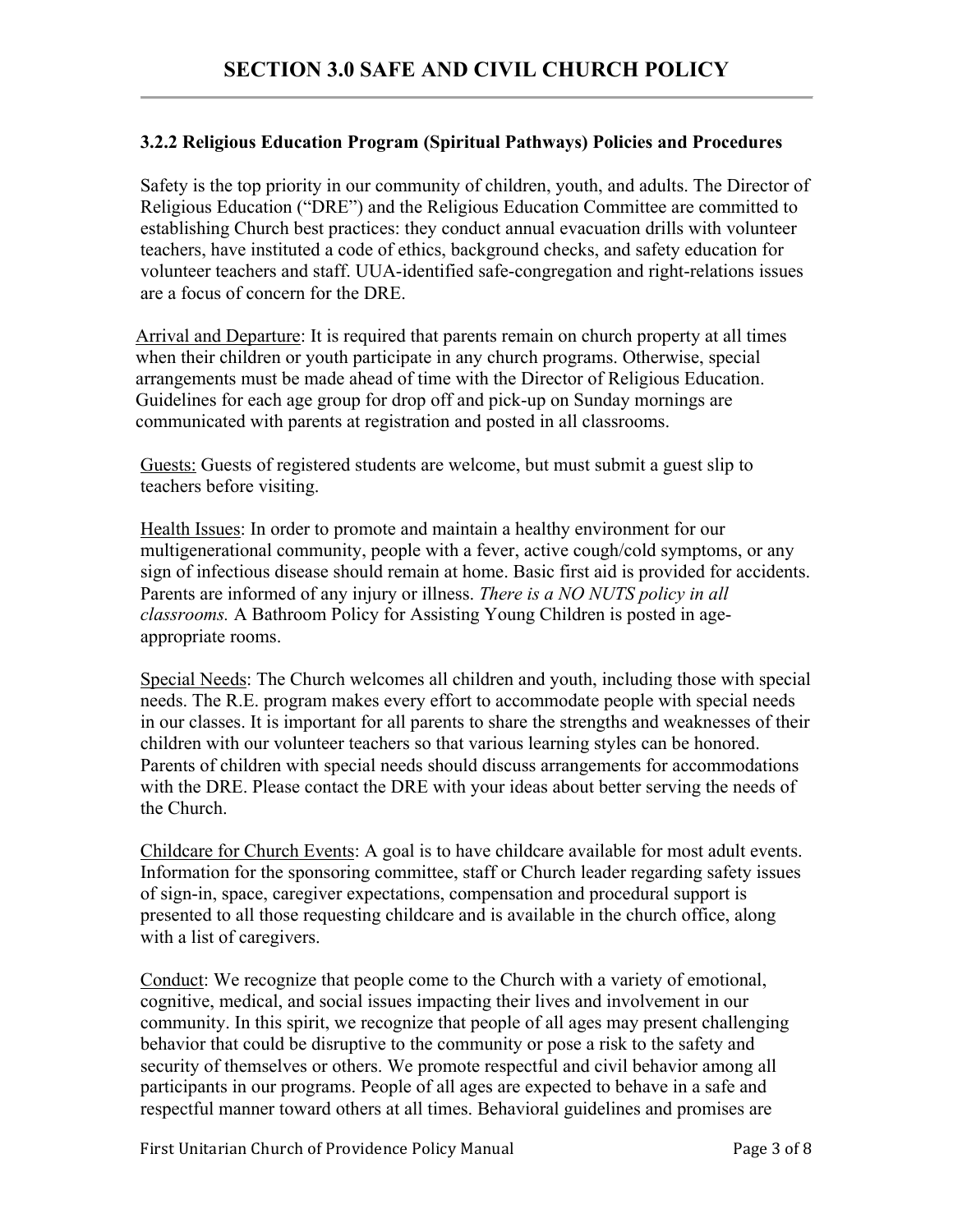explained, posted, and promoted in all classrooms and maintained at all R.E. events. Volunteer teachers, staff, and leaders are expected to communicate conduct expectations and consequences. Teachers and group leaders are asked to inform the DRE or Minister when they are concerned about a person's behavior or emotional state in the classroom and seek assistance immediately if the behavior is deemed to pose a safety risk to anyone. A series of steps and consequences that include discretion and confidentiality have been established in the comprehensive policy. Parents are expected to disclose knowledge of any circumstances that may impact their child's ability to conform to behavioral guidelines. We seek to provide volunteer teachers with appropriate training experiences and guidelines. The DRE and Minister abide by their professional codes of practice. All teachers and staff must sign and uphold the First Unitarian Church of Providence Code of Ethics and have an annual RI background check.

For the further protection of children and youth who attend the Church, those congregants or visitors with a history of confirmed Abuse or Sexual Misconduct may be subject to permanent or temporary restrictions as determined by the RRAC. Such restrictions may include, but are not limited to, being accompanied by an approved chaperone at all times while on Church premises, or being barred from Church premises and attendance at Church-sponsored events.

# **3.2 PROCEDURES REGARDING INCIDENTS INVOLVING ADULTS**

Any called Minister, Church employee, or member who receives a report of Abuse or Sexual Misconduct toward an adult, or who believes an adult has been the subject of Abuse or Sexual Misconduct, either on Church property or at any Church-sponsored event, should immediately report the matter to any member of the RRAC. The person reporting the incident should not disclose to any other person that they are making such report, including the person(s) who are the object of a complaint.

As soon as reasonably possible after a report of Abuse, Sexual Misconduct, Disruptive Behavior has been received, the RRAC shall convene to review the report and be advised of all available information concerning the incident(s), including the names of the complainant and the accused party. The RRAC shall then establish an investigative plan to gather all relevant facts and determine an appropriate response to both the complainant and the accused party. Should the RRAC determine that any of its member**s** should not participate in the process for any reason, such person shall be excused.

The RRAC may consider the following in determining an appropriate response: Dangerous: Is the individual the source of a threat or perceived threat to persons or property, including themselves?

Disruptive: How much interference with Church functions is occurring? Offensive: How likely is it that prospective or existing members will be driven away?

While the RRAC will, to the extent reasonably possible, preserve the confidentiality of individuals and the information it gathers, and release the same only on a need-to-know basis, the investigation of such an accusation should normally include a discussion with

First Unitarian Church of Providence Policy Manual Page 4 of 8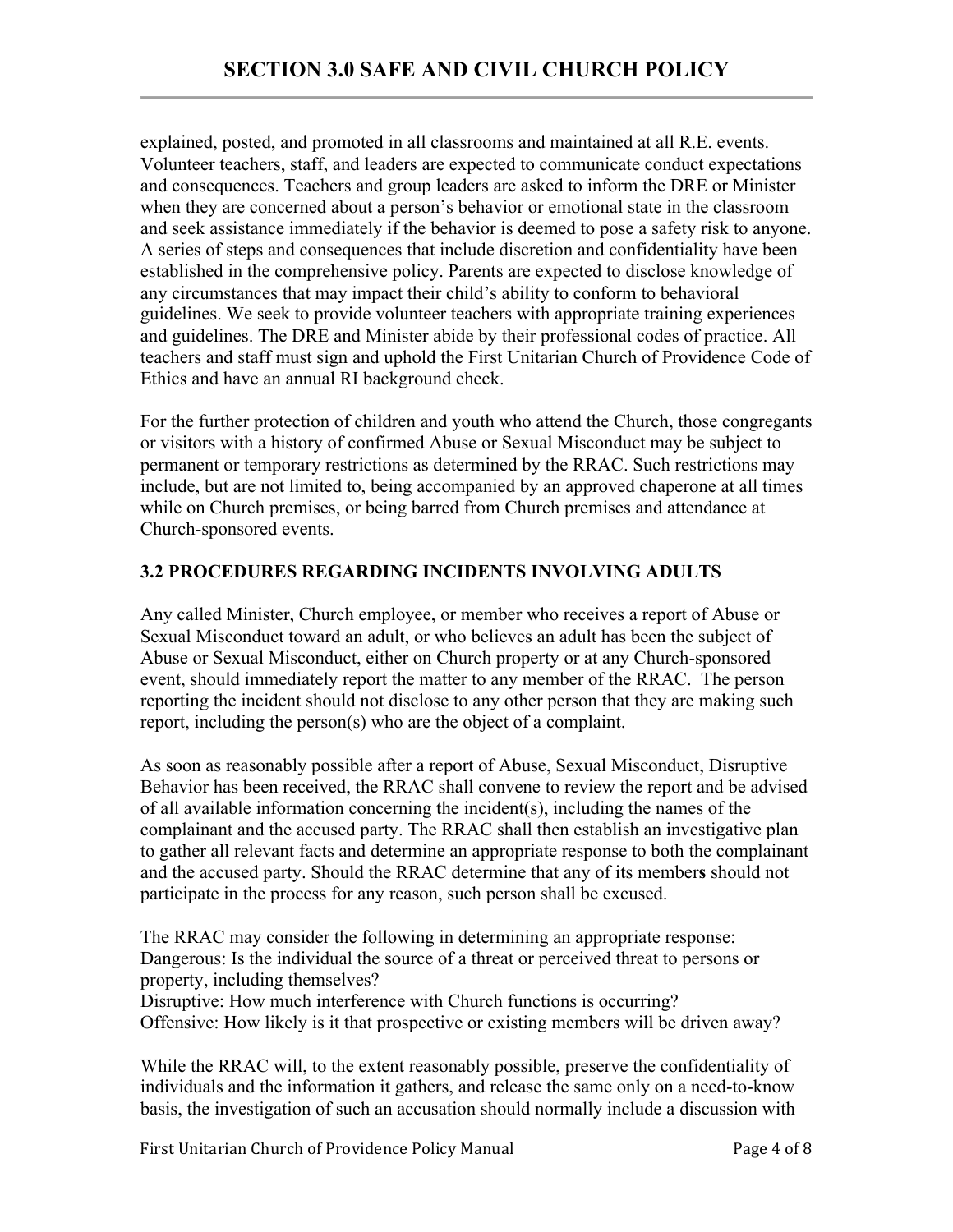the accused party and speaking with individuals with knowledge of the circumstances of the complaint. Reasonable care shall be taken by the RRAC to preserve confidentiality of all persons connected to the investigation. Following the investigation, the RRAC shall present its findings to the affected parties. Such findings shall be in writing if requested by any party.

At the conclusion of the investigation, the RRAC shall notify the Prudential Committee that a report of Abuse, Sexual Misconduct or Disruptive Behavior was received and investigated, and of the Committee's conclusion and recommended level of action, which may include no action, a warning, suspension, expulsion, and/or exclusion from the Church premises or Church sponsored events. In the event the RRAC recommends to the Prudential Committee that any action be taken with respect to the report, the Prudential Committee will be provided with such information necessary to consider such action. The Prudential Committee will first meet in executive session to review and discuss the findings of the RRAC, to vote to approve the Committee's finding in full or approve a less severe penalty, and to determine the scope of communication to individuals on a need-to-know basis to facilitate enforcement. The Prudential Committee will then make a final determination regarding the recommendations of the RRAC.

The accused party shall be given written notice of the Prudential Committee's decision of the matter and provided an opportunity to be heard, either in person or in writing, as the Prudential Committee shall deem appropriate. There is no appeal process. In the event the offending party is a member of the congregation, the RRAC recommends termination and the Prudential Committee approves that recommendation then in such event, the requirements of termination of members shall be followed per Article V of the Bylaws.

In the event the person or persons accused of Abuse, Sexual Misconduct or Disruptive Behavior is an employee of the Church, then in such event, the Policy and Procedures Manual of the Church shall govern the discipline, suspension or termination of the employee.

As an alternative to a specific recommendation regarding a complaint, the RRAC may recommend that the Prudential Committee adopt revised policies and procedures of general application. In that event, the identification of individuals may not be required. The final decision regarding the identification of individuals involved in a particular case, however, shall lie with the Prudential Committee.

Unless otherwise noted, all RRAC materials, including written findings/recommendations must be stored in a locked file in the Minister's office.

# **3.3 PROCEDURES REGARDING INCIDENTS INVOLVING CHILDREN AND YOUTH**

The following additional procedures apply in the case of reported incidents involving children and youth (persons under eighteen years of age.)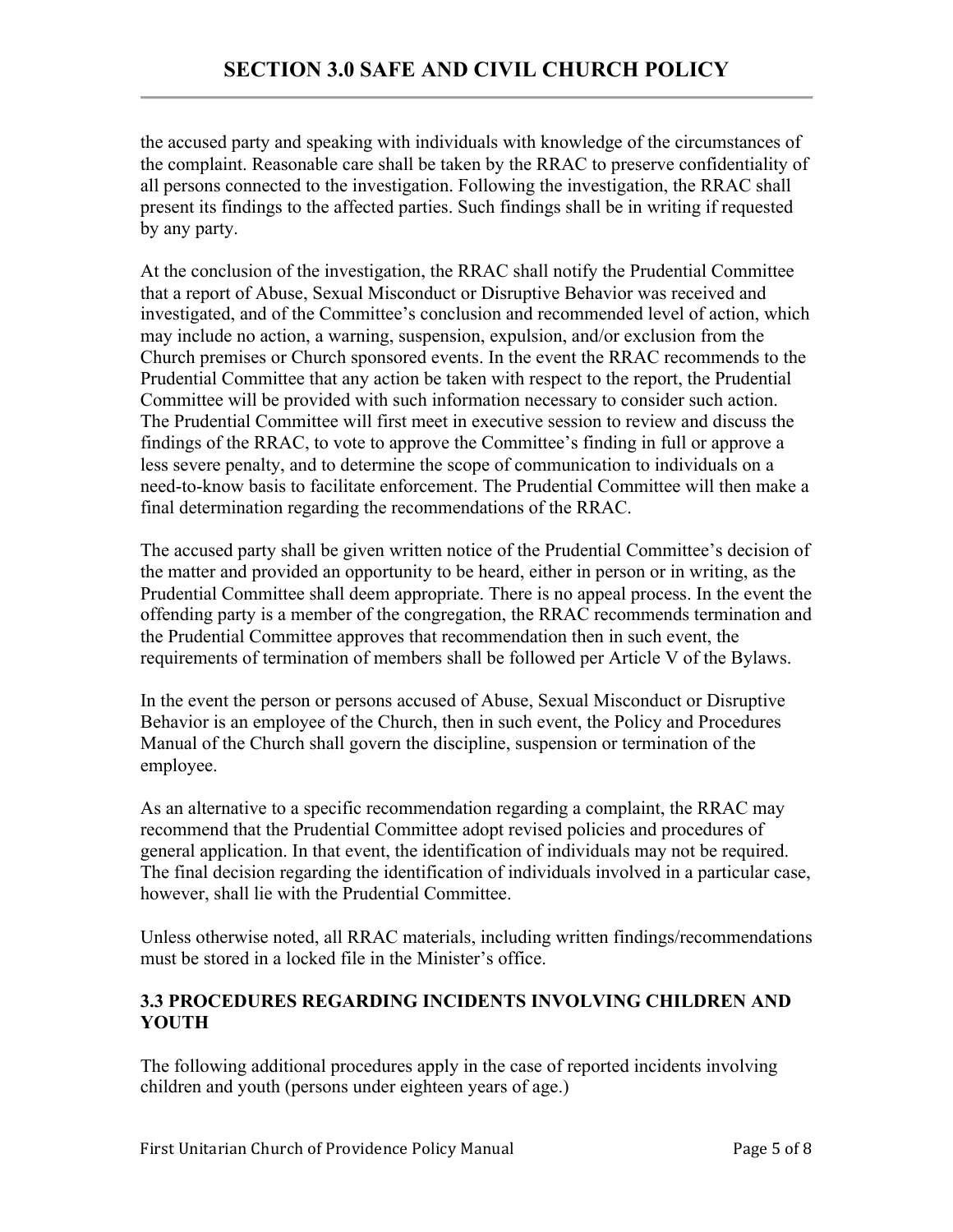Any Church member, friend, guest, teacher, youth advisor, chaperones or staff member of the Church having reasonable cause to believe that a child or youth has been subjected to Abuse shall have an obligation to report same immediately to a member of the Prudential Committee, the Minister, the DRE or the RRAC.

When considering whether an event is reportable, it is Church policy that anyone who has concerns is strongly encouraged to report them. Any behavior that potentially harms a child's health, welfare or safety or potentially puts a child's health, welfare or safety at risk should be reported, in keeping with Rhode Island State law: Title 40, Section 40-11- 3.

The RRAC will handle all reports of Abuse or Sexual Misconduct regarding a child or youth according to the same procedures as those applicable to complaints involving adults, except that:

- a. The identity of the individuals involved shall be maintained as strictly confidential, and shall not be made publicly available except as required by applicable law, provided, however, that the child or youth's parent(s) or other legal guardians(s), and any other persons to whom disclosure of the information would be appropriate in order to provide supervision or care of such child or youth, for example, their religious education teacher, shall be informed unless, in the reasonable opinion of the RRAC, such disclosure would endanger the health or welfare of the child/youth;
- b. The RRAC, at the expense of the Church, may retain/obtain counsel regarding the Church's obligations and options in consultation with and approval of the Executive Committee of the Church;
- c. The matter shall be reported to the Rhode Island Division of Children, Youth and Families (DCYF), or law enforcement, in accordance with RIGL 40-11-3, which provides:

Any person who has reasonable cause to know or suspect that any child has been abused or neglected as defined in section 40-11-2 or has been a victim of sexual abuse by another child shall, within 24 hours, transfer that information to the department of children, youth and families or its agent who shall cause the report to be investigated immediately. The law is at

http://webserver.rilin.state.ri.us/Statutes/TITLE40/40- 11/INDEX.HTM

During the pendency of an investigation, or if abusive behavior is substantiated following an investigation by the RRAC, the alleged offender may not continue to have responsibilities for children and youth in Church-related activities, except as set forth in this Policy.

a. If a matter is referred to DCYF, the alleged offender must report the results of DCYF's investigation to the RRAC immediately upon receipt. The alleged offender will not be eligible for lifting of restrictions until such results are reported;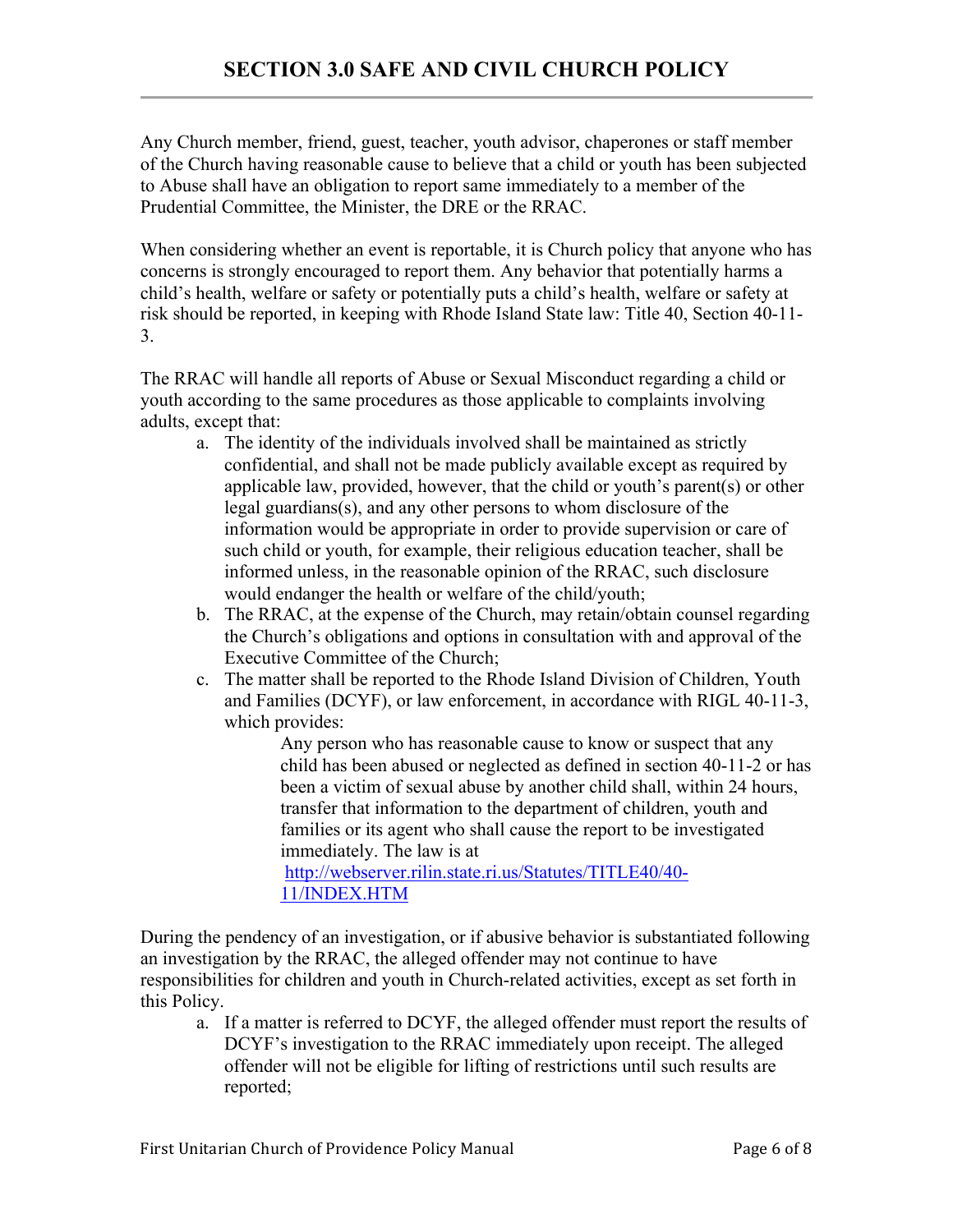- b. If abusive behavior is suspected or substantiated, the perpetrator must not have any unsupervised contact with children or youth within the Church or in Church-related activities;
- c. During the pendency of an investigation, the alleged offender must agree (A) to forego unsupervised contact with children and youth, (B) not to function as a chaperone, mentor, advisor or teacher for children or youth events within the Church, and (C) if the investigation involves allegations of abusive or neglectful behavior, or if the RRAC otherwise requires, to sign and comply fully with a written agreement that has been approved by the Prudential Committee, governing the alleged offender's contact with children and youth. The offender's failure to comply with any of these requirements shall result in the offender being barred from Church premises and from all Church events, activities and programs; and
- d. If Abuse by the alleged offender is substantiated by DCYF, but the Prudential Committee nevertheless agrees to permit continued attendance and participation at Church, the alleged offender will also be required to sign and comply fully with a written agreement that has been approved by the Prudential Committee, governing the alleged offender's contact with children and youth. The alleged offender's failure strictly to comply with the terms of such agreement shall be grounds for the Prudential Committee to require their temporary exclusion from the Church, and from Church premises and events.
- e. If a Member is to be excluded temporarily from the Church for any period of time, the reasons shall be stated in writing, as well as any possible conditions for future return.

### **3.4 PROCEDURES IN THOSE CASES WHERE A MEMBER OF THE CHURCH, OR AN INDIVIDUAL WHO ATTENDS CHURCH EVENTS WITH A MEMBER, HAS A KNOWN RECORD OF SEXUAL MISCONDUCT AND/OR CRIMINAL RECORD INVOLVING ABUSE OF ANY KIND**

Because we "affirm the inherent worth and dignity of every person," the Church does not believe any person should be automatically excluded from membership in the Church, or attendance at Church events, solely because of their prior actions. At the same time, the Church seeks to ensure the well-being and safety of all of our participants, especially the most vulnerable, recognizing that recidivism is not unknown for individuals with a history of engaging in certain kinds of Abusive behavior. We therefore will welcome him or her in our space and at our events, but his/her participation may be limited in ways to ensure the safety of all, and in particular children and youth.

Accordingly, prior to attending or participating, the RRAC will create a covenant with the individual to sign that will place appropriate restrictions on their access, including denial of access at certain events and places.

Those selected individuals, including members, who decline to accept the RRAC's conditions will be invited to leave Church sites and events, and/or denied access to current or future events. Such refusal may justify a call to the local police for assistance.

First Unitarian Church of Providence Policy Manual Page 7 of 8